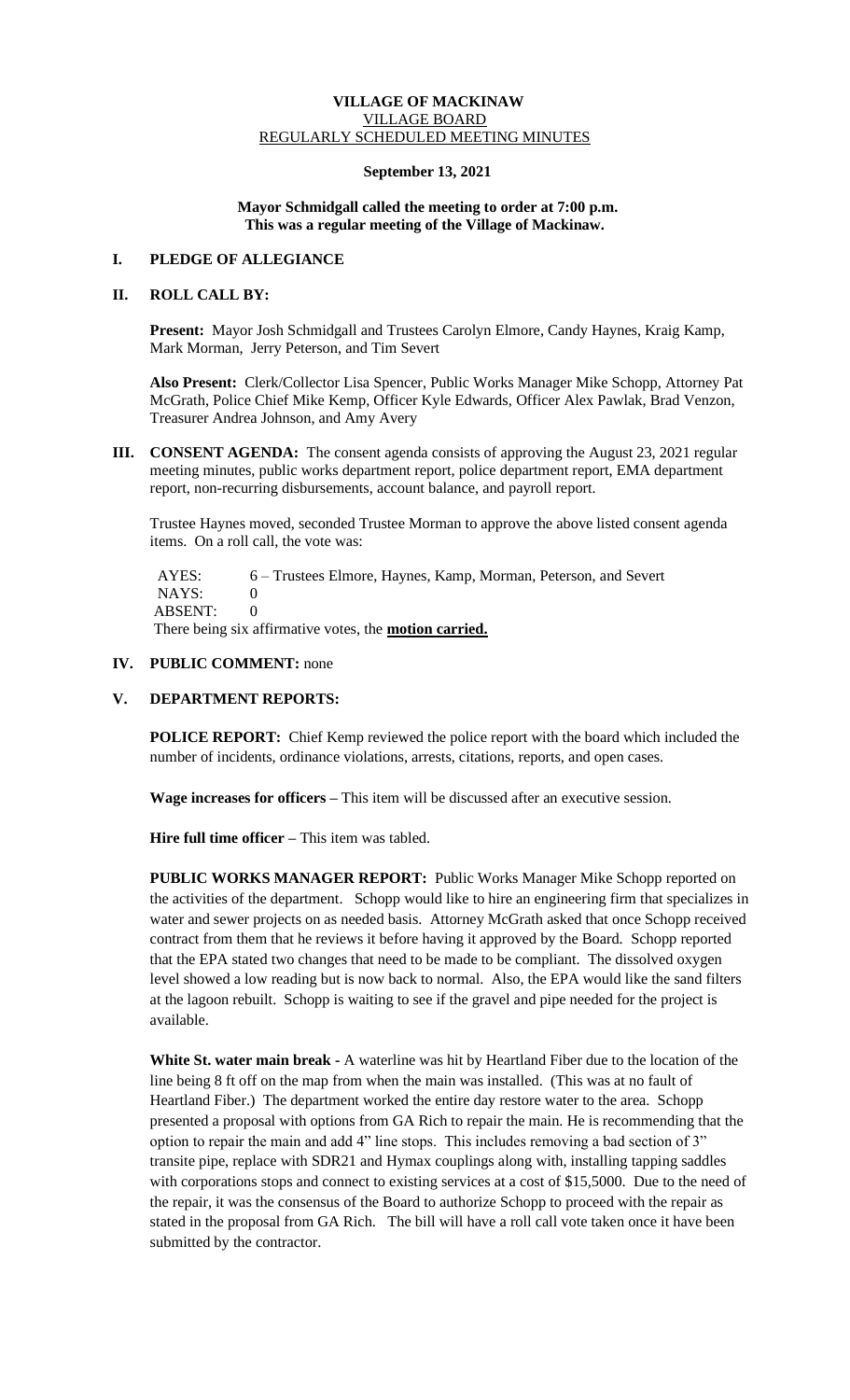## **TREASURER'S REPORT:**

**Non-Recurring Bills -** Trustee Elmore moved, seconded Trustee Peterson to approve the nonrecurring bills. On a roll call, the vote was:

 AYES: 6 – Trustees Elmore, Haynes, Kamp, Morman, Peterson, and Severt NAYS: 0 ABSENT: 0 There being six affirmative votes, the **motion carried**

# **VI. MAYOR'S REPORT:**

**Increase zoning board members pay amounts for attending meetings –** Mayor Schmidgall asked the Board to consider increasing the pay for attending zoning board meetings from \$20 per meeting to \$30 per meeting.

Trustee Haynes moved, seconded by Trustee Elmore to increase the pay for zoning board members \$30 per meeting attended. On a roll call, the vote was:

 AYES: 6 – Trustees Elmore, Haynes, Kamp, Morman, Peterson, and Severt NAYS: 0 ABSENT: 0

 There being six affirmative votes, the **motion carried Appoint Kevin Wilkins as Zoning Board member –** Trustee Morman moved, seconded by Trustee Haynes to approve Mayor Schmidgall's recommendation to appoint Kevin Wilkins as a member of the zoning board for the remainder of a term ending April 30, 2024. On a roll call,

the vote was: AYES: 6 – Trustees Elmore, Haynes, Kamp, Morman, Peterson, and Severt NAYS: 0

ABSENT: 0

There being six affirmative votes, the **motion carried**

**Petition from William and Diana Embry for 407 Leopold St to be annexed into the Village of Mackinaw –** This item was tabled.

**Determine details to be included in the 407 Leopold St. annexation agreement –** This item was tabled.

**Set public hearing for 407 Leopold St. annexation –** This item was tabled.

# **VII. LOCAL LIQUOR CONTROL COMMISSIONER'S REPORT:** none

#### **VIII. TRUSTEES' REPORT:**

**Zoning Board recommendation of zoning code classification for annexation of 407 Leopold St. –** This item was tabled.

**Install cameras around town –** Trustee Kamp informed the Board that Heartland Fiber is placing while placing conduit for fiber optic will let the village hook into it for installing cameras. Kamp asked Kemp where cameras would be useful. Kemp will discuss the matter more with Kamp later. Schmidgall would like to see the businesses given funds from the business district tax funds to reimburse them for camera systems for their businesses. In the event of a crime the police could then view their footage.

**Purchase more automated speed limit signs –** The Board asked Public Works Manager Schopp to get quotes for purchasing two automated speed limit signs for solar and battery use.

# **IX. ATTORNEY'S REPORT:**

**Heartland Fiber Optic franchise agreement –** This item was tabled due to minor changes to be made to the agreement before being ready for signatures.

**Ordinance # 1011 add solid waste removal section to the Village Code –** Trustee Elmore moved, seconded by Trustee Peterson to adopt ordinance #1011 relating to the collection of solid waste (garbage) removal services fees. On a roll call, the vote was:

AYES: 6 – Trustees Elmore, Haynes, Kamp, Morman, Peterson, and Severt NAYS: 0 ABSENT: 0 There being six affirmative votes, the **motion carried**